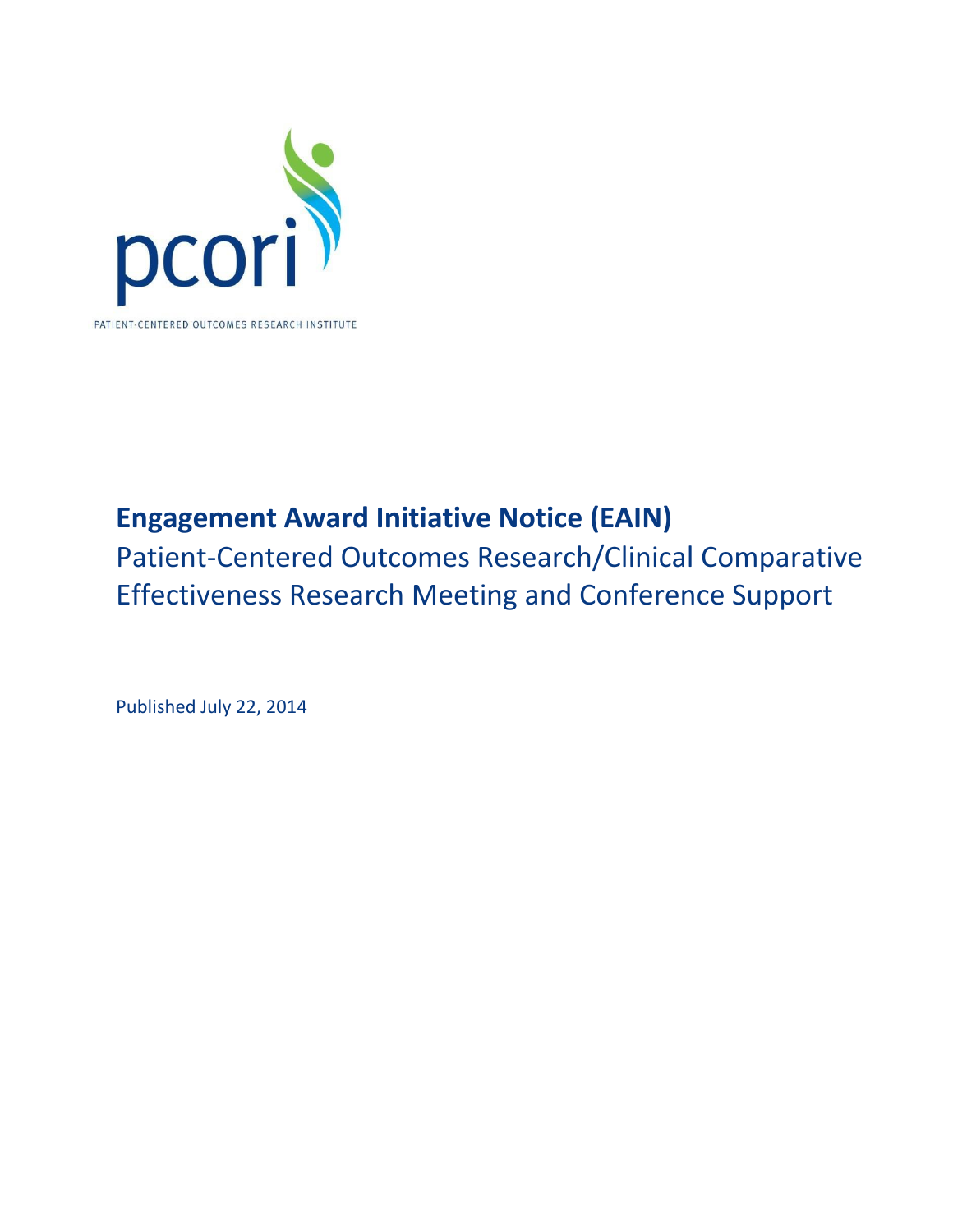

#### **About PCORI**

PCORI is committed to transparency and a rigorous stakeholder-driven process that emphasizes patient engagement. PCORI uses a variety of forums and public comment periods to obtain public input to enhance its work. PCORI helps people make informed healthcare decisions and improves healthcare delivery and outcomes by producing and promoting highintegrity, evidence-based information that comes from research guided by patients, caregivers, and the broader healthcare community.

PCORI was authorized by the Patient Protection and Affordable Care Act of 2010 as a non-profit, nongovernmental organization. PCORI's purpose, as defined by the law, is to help patients, clinicians, purchasers, and policy makers make better informed health decisions by "advancing the quality and relevance of evidence about how to prevent, diagnose, treat, monitor, and manage diseases, disorders, and other health conditions."

**Patient-Centered Outcomes Research Institute 1828 L St., NW, Suite 900 Washington, DC 20036 Phone: (202) 827-7700 Fax: (202) 355-9558 Email[:info@pcori.org](mailto:info@pcori.org)**

**Follow us on Twitter: @PCORI**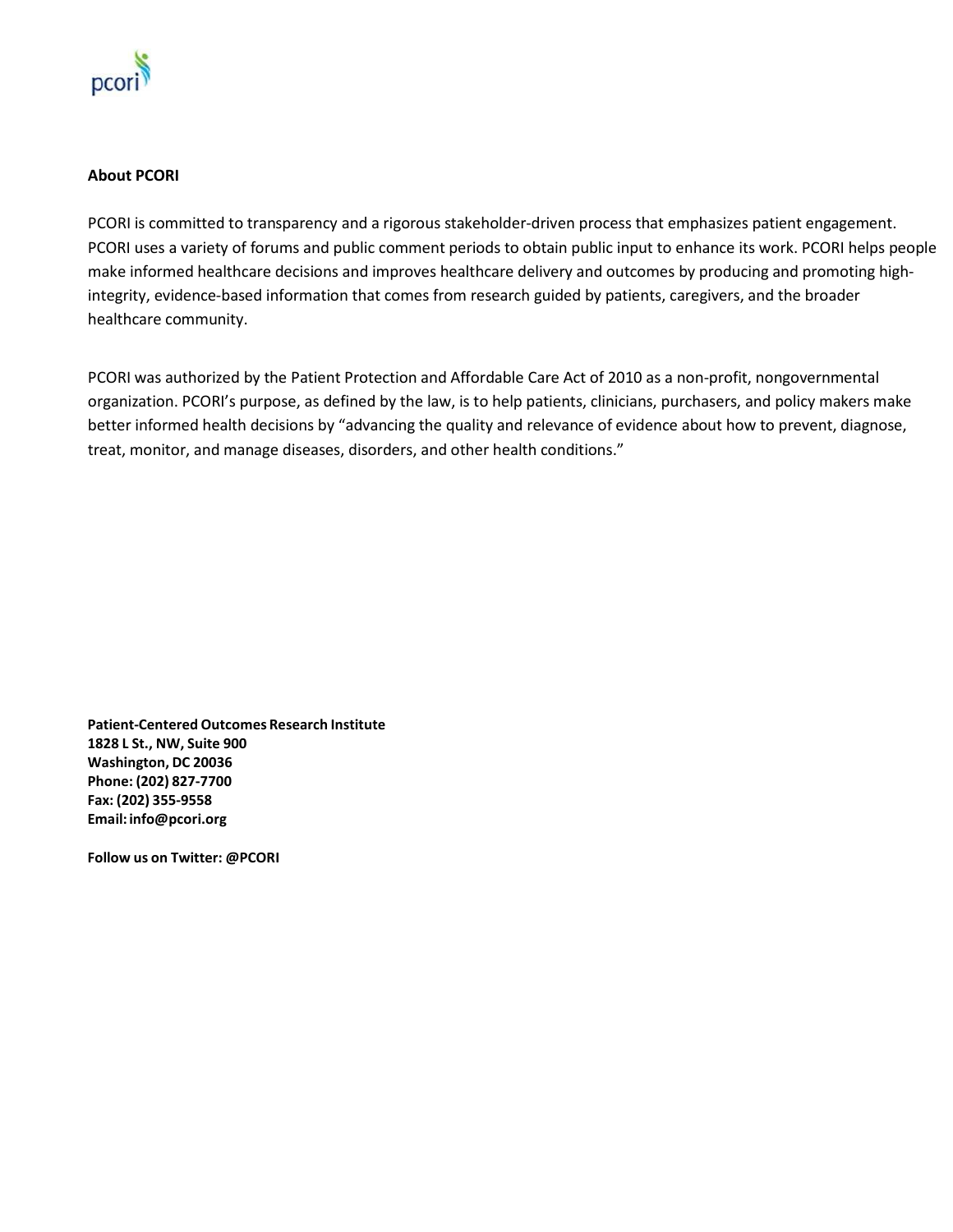

### **Overview**

| Published                                                                              | July 22, 2014                                                                                                                                                                                                                                                                                                                                                                                                                                                                                                                                                                                                                                                                                                  |                                                                               |
|----------------------------------------------------------------------------------------|----------------------------------------------------------------------------------------------------------------------------------------------------------------------------------------------------------------------------------------------------------------------------------------------------------------------------------------------------------------------------------------------------------------------------------------------------------------------------------------------------------------------------------------------------------------------------------------------------------------------------------------------------------------------------------------------------------------|-------------------------------------------------------------------------------|
| Summary                                                                                | This Engagement Award Initiative Notice includes guidelines for available funding support for<br>meetings and conferences that align with PCORI's Mission and Strategic Plan and facilitate<br>expansion of patient-centered outcomes research/clinical comparative effectiveness research<br>(PCOR/CER).                                                                                                                                                                                                                                                                                                                                                                                                      |                                                                               |
| <b>Applicant Resources</b>                                                             | <b>Engagement Award Initiative Notice Online Application</b><br>Online Application System User Manual: Submit an Application for an EAIN<br><b>Application Checklist</b><br><b>Biosketch Templates</b><br><b>Board of Directors Template</b><br><b>Contract Service Agreement</b><br><b>Budget Justification Template</b><br><b>Budget Template</b><br><b>Workplan Template</b>                                                                                                                                                                                                                                                                                                                                |                                                                               |
| <b>Key Dates</b>                                                                       | <b>Online System Opens:</b><br><b>Application Review:</b><br><b>Awards Announced:</b>                                                                                                                                                                                                                                                                                                                                                                                                                                                                                                                                                                                                                          | July 22, 2014<br><b>Rolling basis</b><br>45 days after receipt of application |
| <b>Maximum Project</b><br><b>Budget (Total Costs)</b><br>and Maximum Project<br>Period | One-time award total costs must not exceed \$50,000, and the maximum project period is one<br>year.<br>Multi-year award total costs may not exceed \$250,000, and the maximum project period is two<br>years.                                                                                                                                                                                                                                                                                                                                                                                                                                                                                                  |                                                                               |
| Eligibility                                                                            | Applications may be submitted by any public- or private-sector research organization,<br>including any non-profit or for-profit organization; private- or public-sector research<br>organization, including any university or college, hospital or healthcare system, laboratory or<br>manufacturer, and unit of local, state, or federal government.<br>All US applicant organizations must be recognized by the Internal Revenue Service. Nondomestic<br>components of organizations based in the United States and foreign organizations may apply as<br>long as there is demonstrable benefit to the US healthcare system and US efforts in the area of<br>patient-centered research can be clearly shown. |                                                                               |
| <b>Review Criteria</b>                                                                 | 1. Program Fit<br>2. Project Plan and Timeline<br>3. Qualifications of Project Lead(s)<br>4. Personnel and Collaborators<br>5. Engagement with New and/or Existing Stakeholders<br>6. Budget/Cost Proposal                                                                                                                                                                                                                                                                                                                                                                                                                                                                                                     |                                                                               |
| <b>Contact Us</b>                                                                      | Please contact PCORI at ea@pcori.org or (202) 370-9312. PCORI will provide a response within<br>three business days.                                                                                                                                                                                                                                                                                                                                                                                                                                                                                                                                                                                           |                                                                               |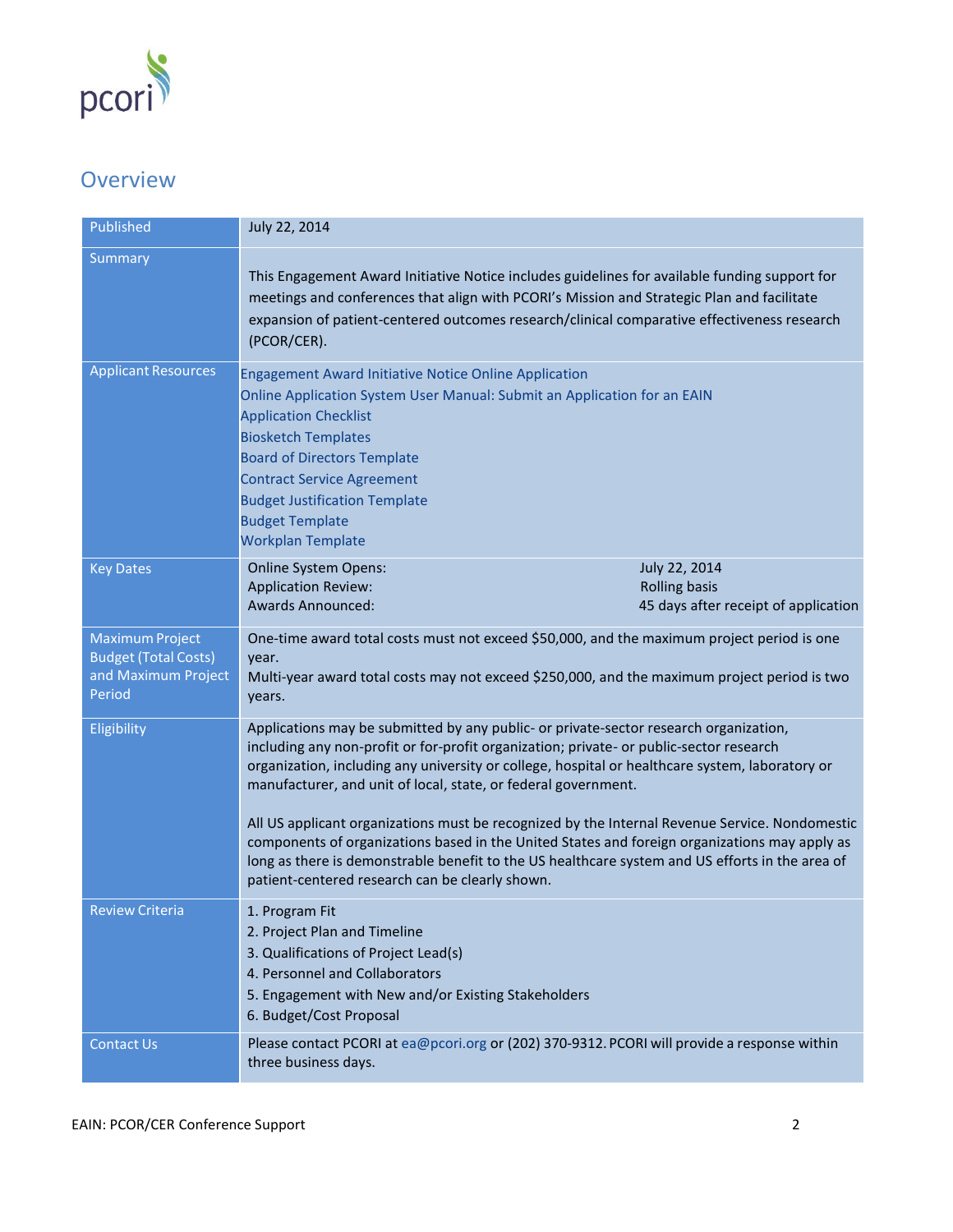

## **Contents**

| $\mathbf{L}$ |  |
|--------------|--|
|              |  |
|              |  |
|              |  |
|              |  |
| Ш.           |  |
|              |  |
|              |  |
|              |  |
| Ш.           |  |
|              |  |
|              |  |
|              |  |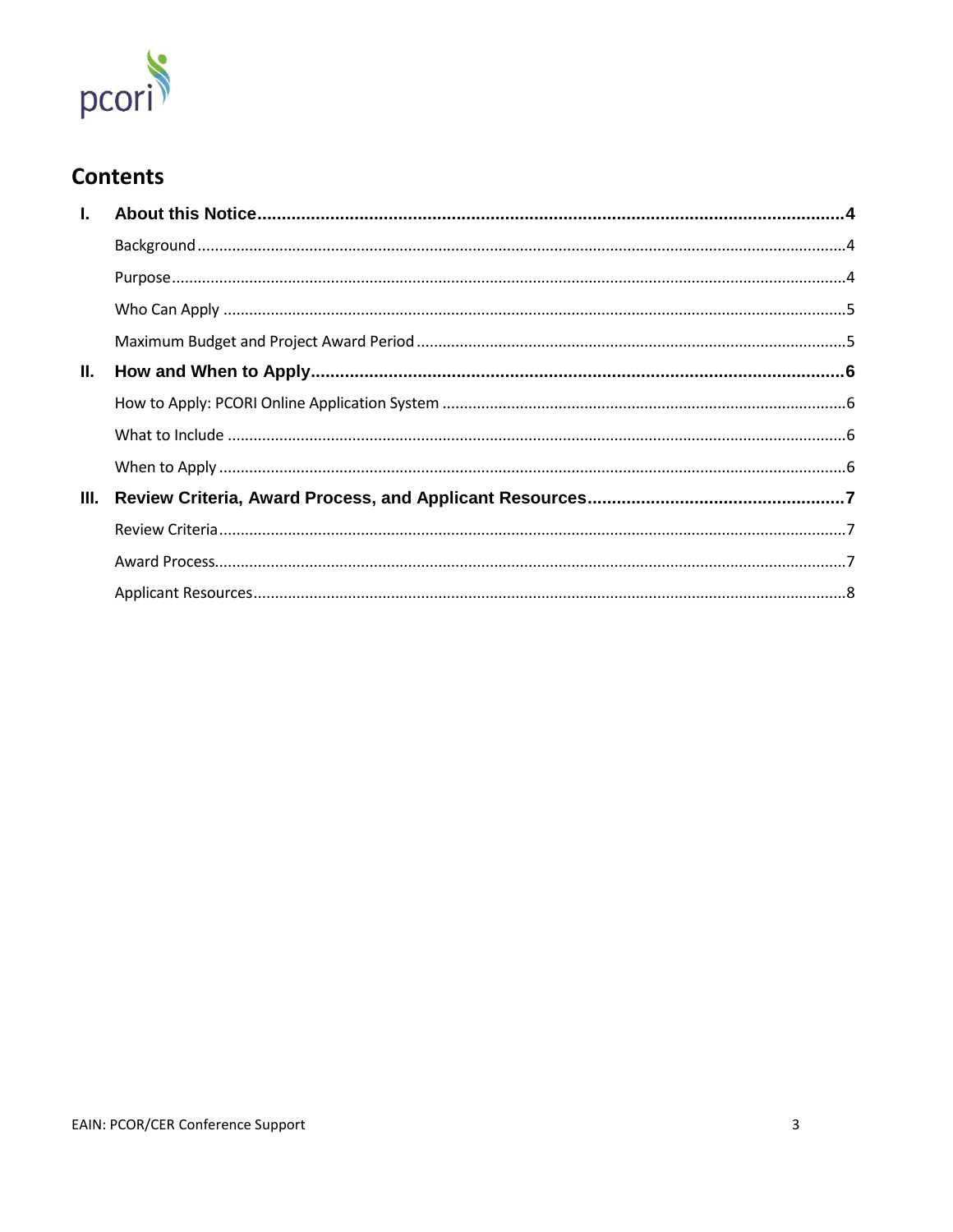### <span id="page-4-0"></span>**I. About this Notice**

### <span id="page-4-1"></span>**Background**

The Eugene Washington PCORI Engagement Awards, named in honor of the first chair of PCORI's Board of Governors, encourage active integration of patients, caregivers, clinicians, and other healthcare stakeholders as integral members of the research process. The Engagement Awards program provides a platform to expand the role of all stakeholders in research and to support PCORI's Engagement Imperative, defined in our [Strategic](http://www.pcori.org/assets/2013/11/PCORI-Board-Meeting-Strategic-Plan-111813.pdf)  [Plan.](http://www.pcori.org/assets/2013/11/PCORI-Board-Meeting-Strategic-Plan-111813.pdf) 1

Our engagement strategies include developing a skilled community of patients, caregivers, and other stakeholders from across the entire healthcare enterprise and involving them meaningfully in every aspect of our work—from the development of our research priorities to the dissemination of research findings. These strategies aim to increase the usefulness and trustworthiness of the information we produce, facilitating its dissemination and uptake. Engagement of patients and other stakeholders helps researchers ask questions meaningful to patients and other stakeholders, design and conduct the research in a way that provides valuable information, interpret the study findings appropriately, and communicate them effectively. Our engagement strategies also familiarize researchers and other stakeholders with our model of patient-centered research.

### <span id="page-4-2"></span>**Purpose**

 $\overline{a}$ 

The purpose of this Engagement Award Initiative Notice (EAIN) is to provide guidelines for available funding support for meetings and conferences that align with PCORI's Mission and [Strategic Plan](http://www.pcori.org/assets/2013/11/PCORI-Board-Meeting-Strategic-Plan-111813.pdf)<sup>1</sup> and facilitate expansion of patient-centered outcomes research/clinical comparative effectiveness research (PCOR/CER).

The types of meetings/conference themes eligible for support under this EAIN include, but are not limited to:

- **Research Design and Methodology**—Methodological and technical issues of major importance in the field of PCOR/CER are addressed, or new research designs/methodologies are developed.
- **Research Development—Potential topics for PCOR/CER are explored with relevant stakeholders,** researchers, and funding organizations.
- **Dissemination and Implementation—Emerging PCOR/CER research findings and methodologies are shared;** findings are considered for their potential impact on clinical practice and research; strategies for integrating the findings are discussed; and new research questions and methodologies are highlighted.

Eligible events include symposia, seminars, workshops, and other organized and formal meetings conducted in person or via the Internet, where individuals assemble to exchange information or explore issues or areas of knowledge as they relate to PCOR/CER. Meetings conducted as part of the normal course of doing business that

<sup>1</sup> Available at http://www.pcori.org/assets/2013/11/PCORI-Board-Meeting-Strategic-Plan-111813.pdf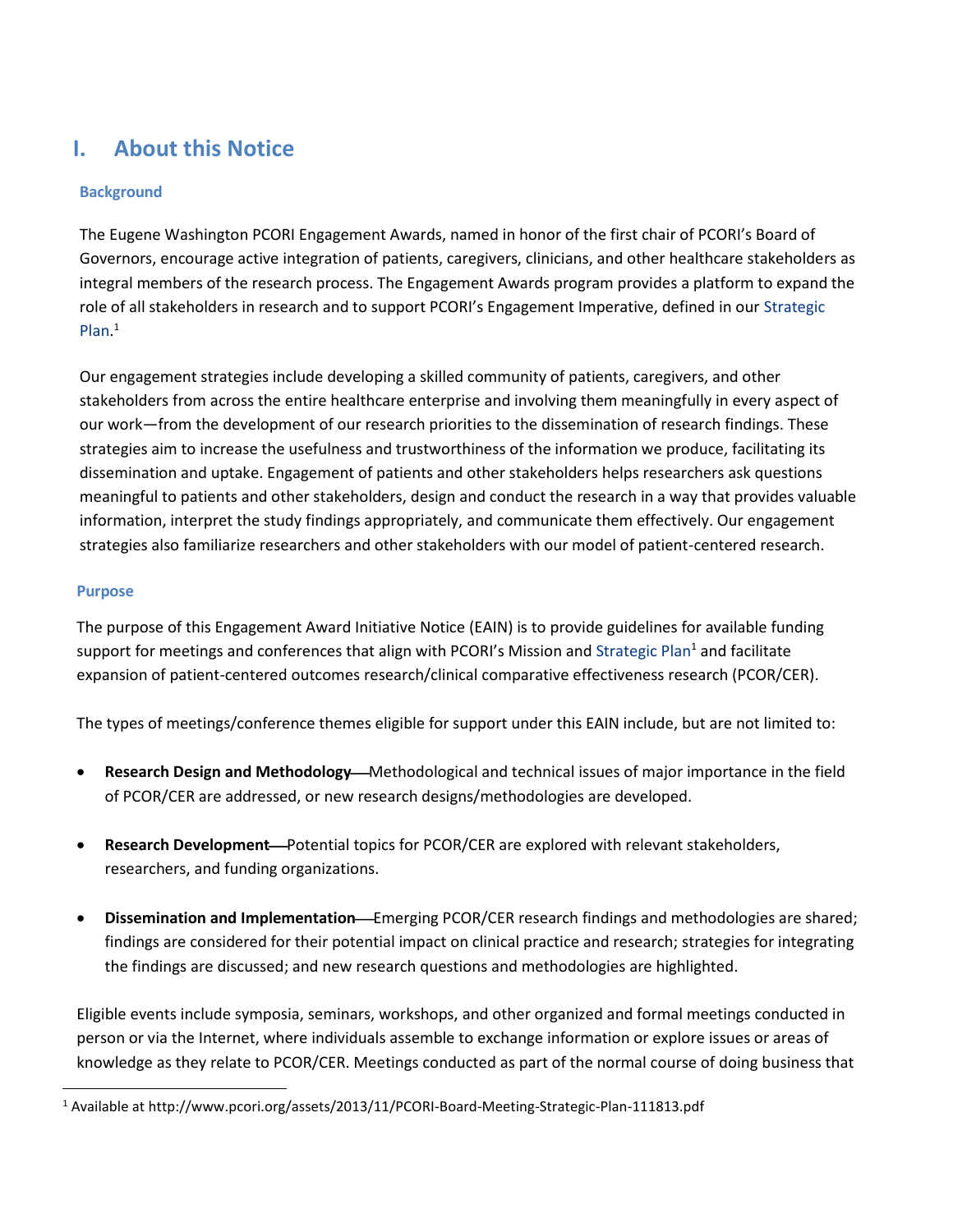

do not facilitate expansion of patient-centered outcomes research/clinical comparative effectiveness research (PCOR/CER) are not eligible for funding through this opportunity.

### <span id="page-5-0"></span>**Who Can Apply**

Applications may be submitted by:

- Any private- or public-sector organization, including any:
	- o Non-profit organization
	- o For-profit organization
	- o Laboratory or manufacturer
- Any public-sector research organization, including any:
	- o University or college
	- o Hospital or healthcare system
	- o Unit of local, state, or federal government

#### <span id="page-5-1"></span>**Maximum Budget and Project Award Period**

Applicant organizations may choose between two funding award categories for funding support: one-time awards or multi-year awards.

- One-time award total costs must not exceed \$50,000, and the maximum project period is one year.
- Multi-year award total costs may not exceed \$250,000, and the maximum project period is two years. Funding beyond the first year will be contingent upon a review by PCORI staff, with multiple-year support provided for meetings/conferences held annually or biennially on a PCOR/CER subject of significant interest to PCORI.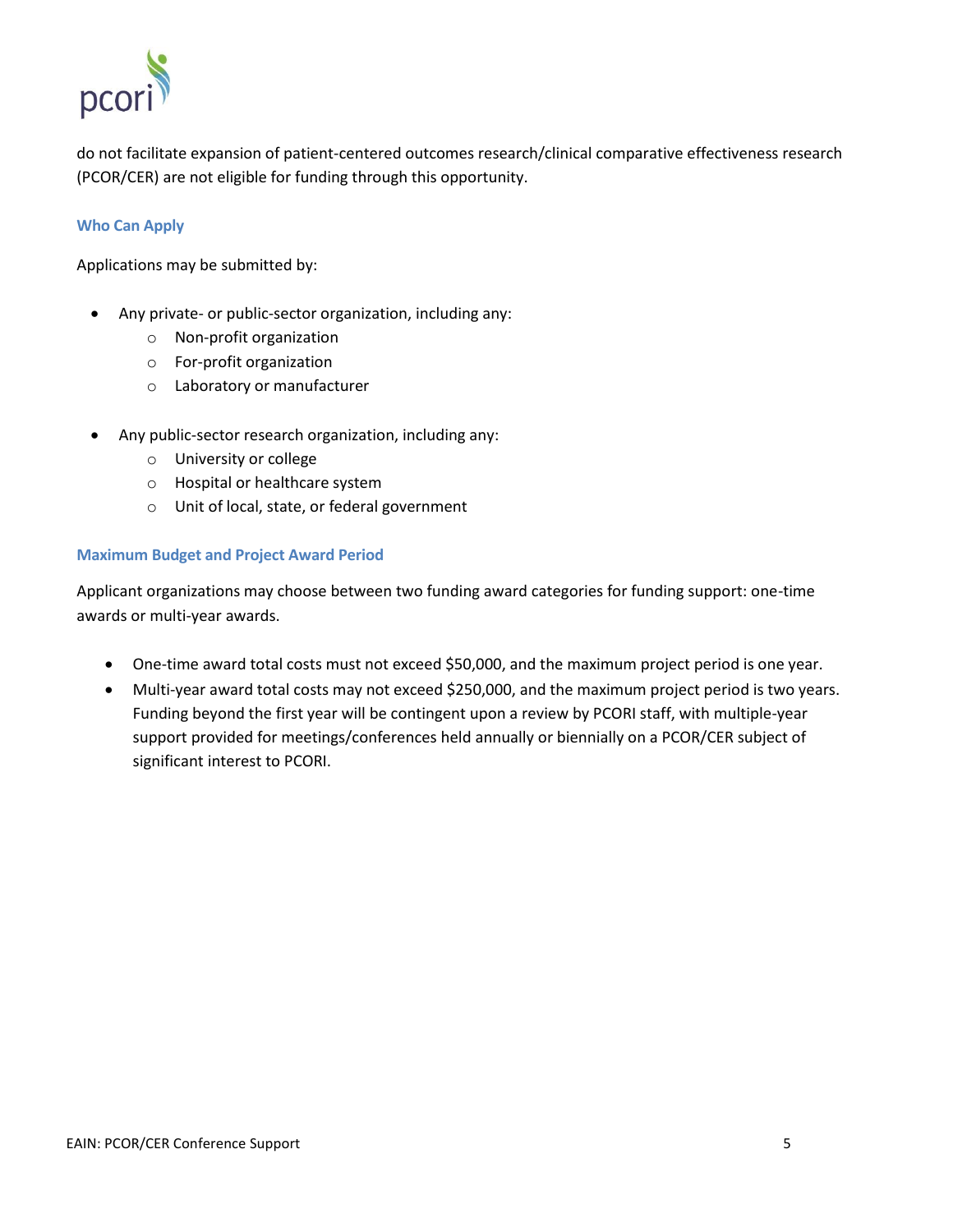

### <span id="page-6-0"></span>**II. How and When to Apply**

### <span id="page-6-1"></span>**How to Apply: PCORI Online Application System**

<span id="page-6-2"></span>Applicants must register in th[e PCORI Engagement Awards Initiative Notice Online Application System](http://eain.force.com/)<sup>2</sup> to submit an application. Please refer to [the Online Application System User Manual: Submit an Application for an EAIN](http://www.pcori.org/assets/2014/07/PCORI-EAIN-Online-User-Manual-Submit-Proposal.pdf)<sup>3</sup> for detailed guidance on how to complete and submit an application.

### **What to Include**

All templates provided in Applicant Resources on page 2 of this notice must be completed and uploaded with your online submission.

Applications must clearly communicate:

- Conference/meeting format, agenda, and speakers
- Opportunities for PCORI to be involved in the planning and agenda setting for the conference
- Rationale for the meeting/conference
- Timeliness of the meeting/conference
- Qualifications of the organizers and proposed participants
- Applicant's past performance
- Plan for dissemination of the conference/meeting findings
- How the conference/meeting relates to PCORI's [Strategic Plan](http://www.pcori.org/assets/2013/11/PCORI-Board-Meeting-Strategic-Plan-111813.pdf) and the Engagement Imperative described in the Strategic Plan

### <span id="page-6-3"></span>**When to Apply**

Applications will be accepted for consideration on a rolling basis.

 $\overline{a}$ 

<sup>2</sup> Available at http://eain.force.com/

<sup>&</sup>lt;sup>3</sup> Available at pcori.org/assets/2014/07/PCORI-EAIN-Online-User-Manual-Submit-Application.pdf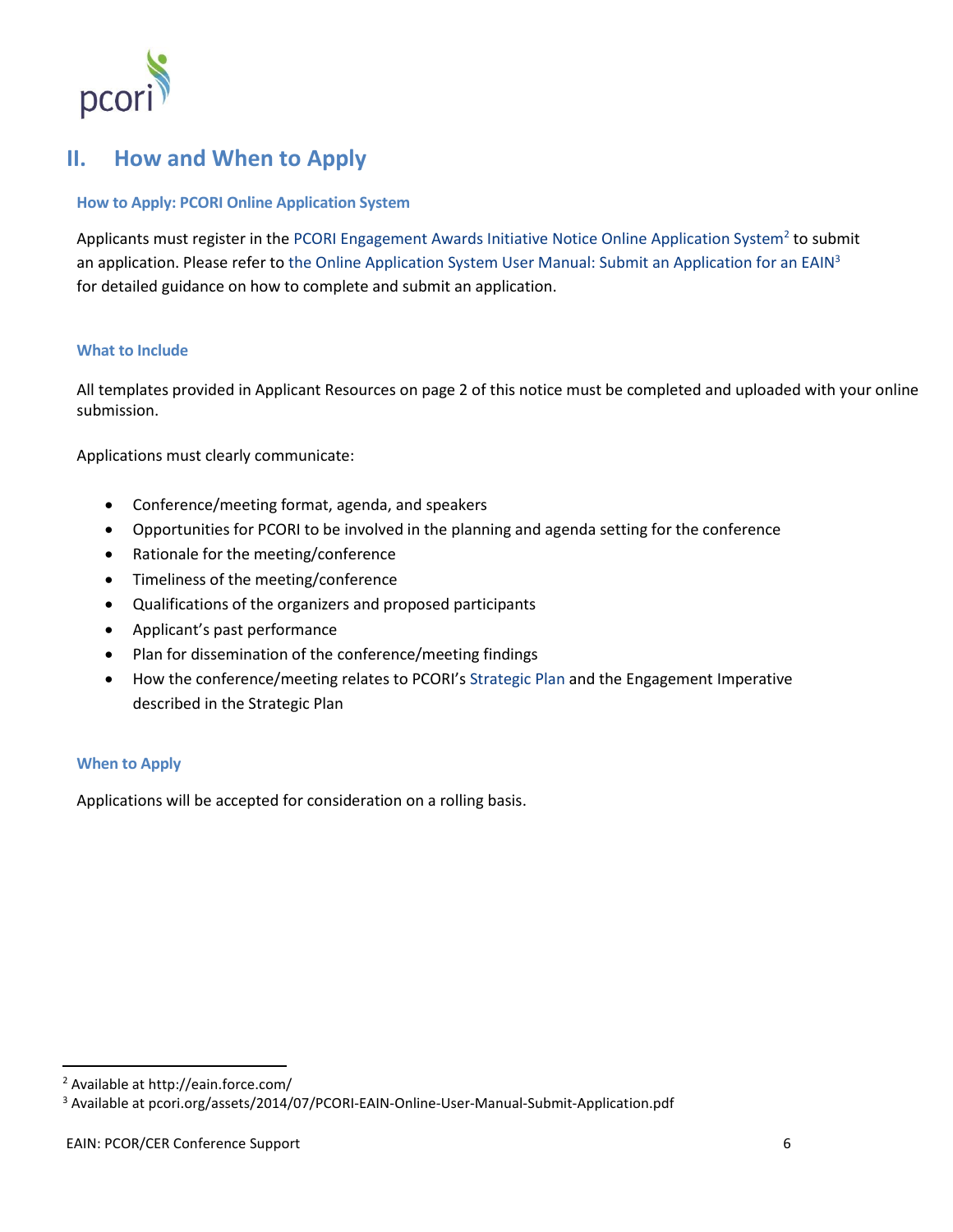

### <span id="page-7-0"></span>**III. Review Criteria, Award Process and Applicant Resources**

### <span id="page-7-1"></span>**Review Criteria**

In order to select high-quality projects, PCORI staff and external subject matter experts (as necessary) will review all submissions. PCORI will evaluate all applications using six criteria described below.

| <b>Criterion</b>                   | <b>Description</b>                                            |  |
|------------------------------------|---------------------------------------------------------------|--|
| Program Fit - 25%                  | To what extent does the application demonstrate               |  |
|                                    | responsiveness to the EAIN's stated purpose to support        |  |
|                                    | PCORI strategic goals and Engagement Imperative?              |  |
| <b>Project Plan and Timeline -</b> | How reasonable is the application's plan and timeline? Has    |  |
| 20%                                | applicant proposed a practical amount of time to achieve      |  |
|                                    | intended activities? How robust is the project approach,      |  |
|                                    | milestones, deliverables, outcomes, metrics, and              |  |
|                                    | dissemination plan?                                           |  |
| <b>Qualifications of Project</b>   | Do qualifications of the project lead align with the scope of |  |
| $\textsf{lead}(s) - 10\%$          | the project?                                                  |  |
| <b>Personnel and Collaborators</b> | Are there adequate and qualified personnel to carry out       |  |
| - 15%                              | proposed activities?                                          |  |
| <b>Engagement with New</b>         | Has the applicant sufficiently described past engagement      |  |
| and/or Existing                    | and impact in the original project and/or demonstrated        |  |
| Stakeholders - 20%                 | commitment to engagement in current application?              |  |
| <b>Budget/Cost Proposal - 10%</b>  | How well does the application's budget/cost demonstrate       |  |
|                                    | reasonable and appropriate cost designations?                 |  |

#### <span id="page-7-2"></span>**Award Process**

Applicants will be notified of the funding award decision in writing within 45 days of submitting an application. Applications should be submitted at least six months before the conference. Exceptions may be granted under special circumstances.

Awardee organizations agree to provide PCORI opportunities to contribute to the conference agenda, including session topics, agenda structure, and speaker suggestions, and agree to offer PCORI the potential for participation in meeting sessions and panel discussions. PCORI may also be interested in being involved in planning/steering committees and/or governance of a conference. Complimentary registrations for at least three PCORI staff, or PCORI guests, are required.

EAIN: PCOR/CER Conference Support 7 PCORI sponsorship must be acknowledged in all publicity and in the program/agenda for the meeting and any proceedings or publications resulting from the meeting. Specifics of this recognition should be identified in the